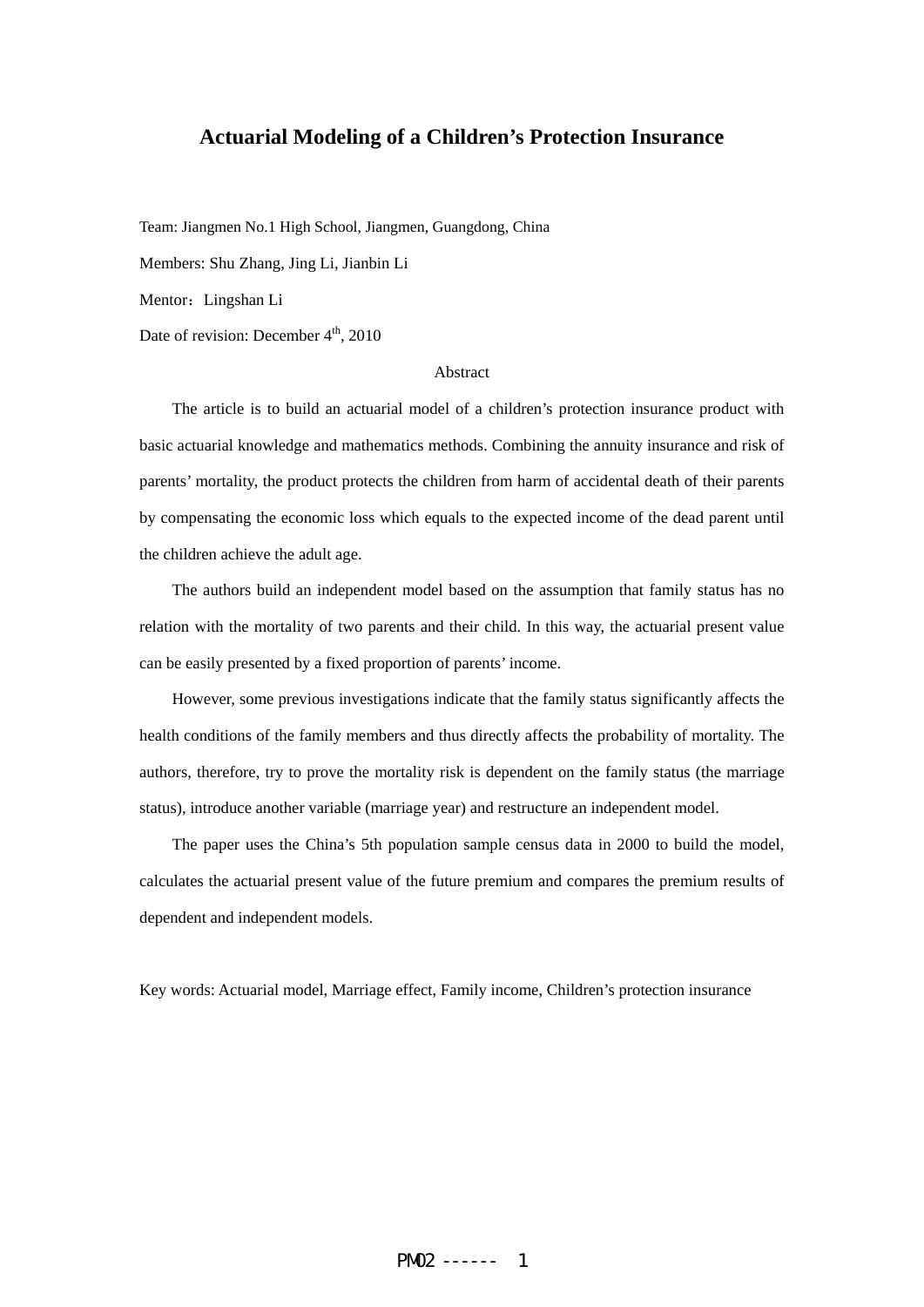## **1. Introduction and background**

According to a research in 2005, there are millions of orphans in China, 30% of whom cannot receive regular economic support and suffer a lot in their childhood or even years after they become adults. The children from single families are in similar situations. Realizing the fact that there are insofar few insurance policies protecting those pathetic children in China, the authors design a specific insurance model to assist those children. So this insurance model will be based on the status of the family (married and complete/widowed/both dead).

#### **1.1 The brief review of established practice and theory**

1.1.1 Some actuarial basic application review

There are some basic actuarial concepts from them:

ANDERSON, J.E., LOUIS, T.A., HOLM, N.V. and HARVALD B. (1992) provide some useful survival function estimation to reflect the dependent time variables. FREES, E., CARRIERE, J. and VALDEZ, E. (1996) base on the copula function and estimate annuity actuarial valuation on dependent mortality. Bowers and his cooperators (1997) summarize the actuarial basic concepts and actuarial application method.

1.1.2 Some study on marriage and mortality

Willekens, F. J., Shah, I., Shah, J. M. and Ramachandran, P. (1982) discuss the multi-state on the marital life tables. Thomas J Espenshade and Rachel Eisenberg (1982) also indicate the relationship between marriage and mortality and find some mortality rules on several marriage status. Schrijvers CT (1999) explains that marriage infects the mortality, often lowers the mortality. Dena H. Jaffe (2007) indicates the positive effect that marriage has on mortality in current society. In China there are few studies focusing on the family status and mortality. Zeng yi (1987) builds the increment-decrement life model for the population in China. Song Jian and Huang Fei (2008) study some marriage characters in demography and find their importance in the family life.

However, few studies combine the actuarial model and family status to design a new type of family-income insurance.

## **1.2 Object and outline of current study**

The object of the article is to design an actuarial model for a specific insurance product. It will respectively discuss the dependent and independent models. The benefit is, different from the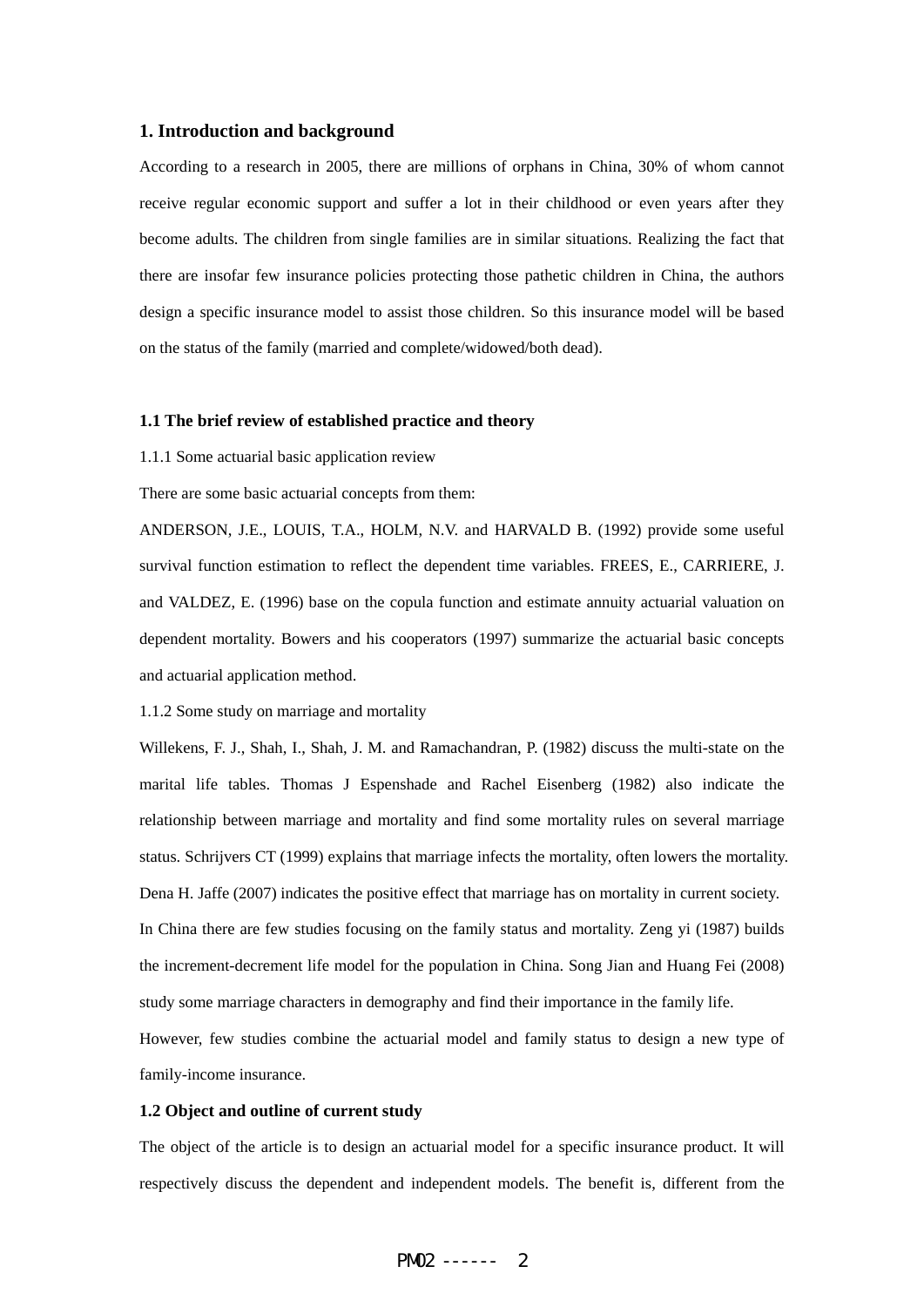studies above, based on the children's family status. It also provides data from the  $5<sup>th</sup>$  population census to support the model. In the article,

Section 1 is the introduction and background of the insurance product and some previous theory or study review.

Section 2 is the basic purpose and description of the product.

Section 3 is the content of the independent model.

Section 4 is the content of the modified dependent model with the marital factor taken into consideration.

Section 5 is conclusion of the model and the final result.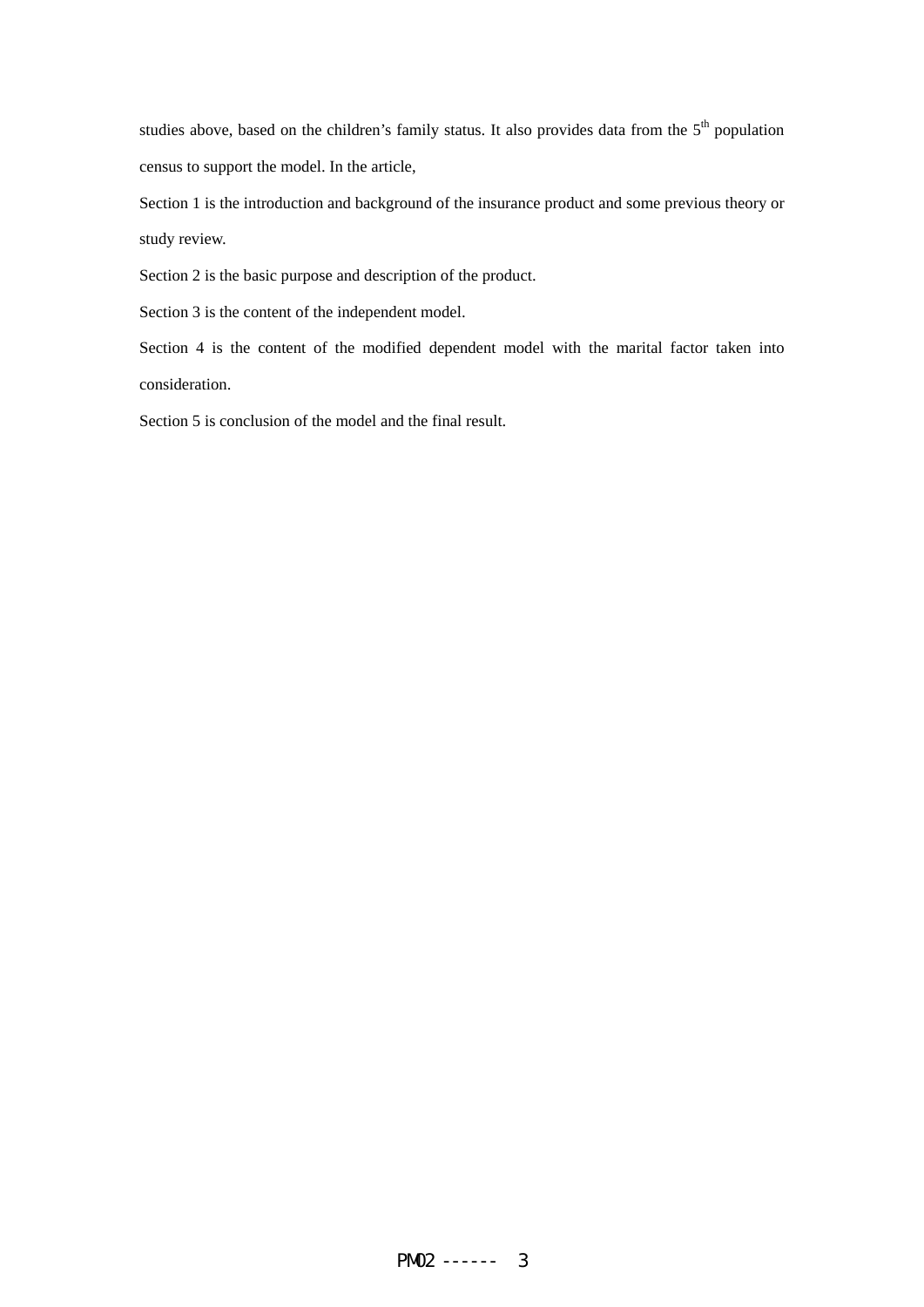### **2. The preparation to build the insurance product model**

### **2.1 The purpose of insurance product**

The initial purpose is to make sure that a family, either poor or wealthy, can afford to buy our product and benefit from it. Therefore, we set the premium as a fixed proportion of family income. And since the loss of the mortality of a parent is his/her family income, we pay compensation (benefit) equivalent to the income in the form of annuity.

Then after some considerations, the features of the insurance are summarized as follow:

- 1) The insurance policy holder should be parents from a complete family.
- 2) The benefit covers the period from the year the family buys the insurance to the year the child achieves his/her adult age.
- 3) The benefit is an annuity equal to the lost family income.
- 4) The policy will end if the child dies before 18 years old.
- 5) The premium should be paid as a fixed proportion of the family income at the beginning of each year unless one or both parents are dead or the child becomes an adult.
- 6) If death occurs, the annuity will be receivable at the beginning of the next year.

We further illustrate these features in the following picture.



 $I_h$  and  $I_w$  are the income of husband and wife. They respectively represent the benefit received by widowed family status or by both-dead family status.

### **2.2 Some basic actuarial notations**

See the Appendix A.

### **3 The model with assumption of independent mortality**

As the caption referred, the model is built based on the assumption that mortality is independent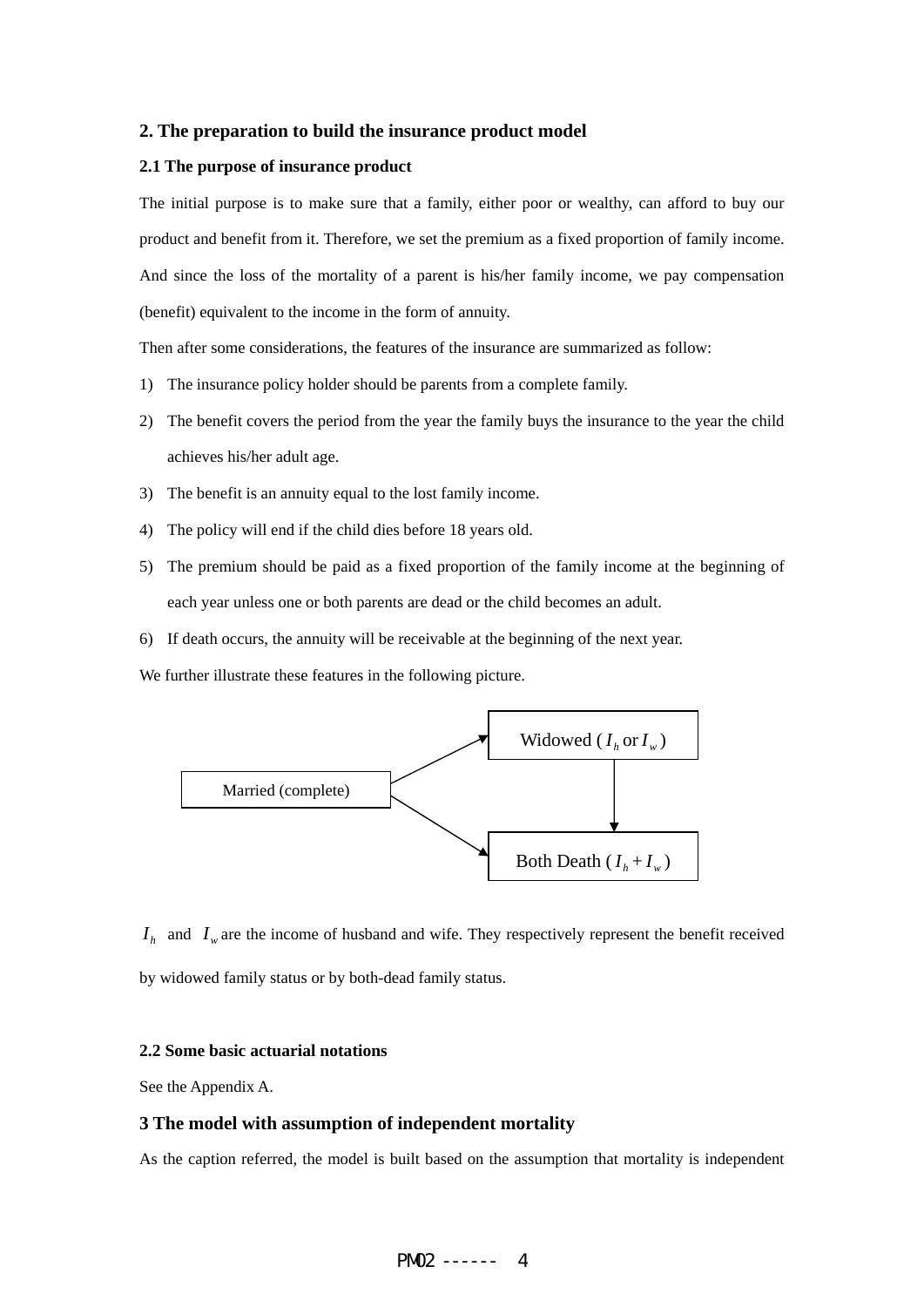on family status (the family status will not significantly impacts the probability of mortality and the probabilities of the mortality of two parents and a child will be independent on each other). Then suppose husband age is x, wife age y and the child age z. We have

The couples survival function at future time t,  $p_{xy} = p_x \cdot p_y$ 

The family survival function at future time t,  $p_{xyz} = P_x \cdot P_y \cdot P_z$ 

They all follow the same survival probabilities distribution; in a specific year the family status can only change once, such as from marriage to widow or from widow to death.

So in t+1year, the expected benefit would be

 $B_{t+1} = I_h \cdot P(widow(husband)) + I_w \cdot P(widow(wife)) + (I_h + I_w) \cdot P(Bothdeath)$  $= I_{h}:q_{x}:p_{y}+I_{w}:p_{x}:q_{y}+(I_{h}+I_{w})\cdot (q_{x}:q_{y})$  $= I_{h} \cdot (1-\alpha_{h}+I_{w})(1-\alpha_{h}+I_{w}) \cdot (1-\alpha_{h}+I_{w})(1-\alpha_{h}+I_{w}) \cdot (1-\alpha_{h}+I_{w})$  $= I_h \cdot q_x + I_w \cdot q_y$ 

The function shows us that  $B_{t+1}$  (the benefit of year t+1) can be divided into a husband part and a wife part, with each part being the product of death rate q and income I.

The actuarial present value would be (all the payment is discrete, i represents interest between each year)

$$
A_{xyz} = \sum_{t=0}^{18-z} B_{t+1} \cdot v^{t+1} \cdot {}_{t}p_{z} = \sum_{t=0}^{18-z} (I_{h} \cdot {}_{t}q_{x} + I_{w} \cdot {}_{t}q_{y}) \cdot v^{t+1} \cdot {}_{t}p_{z}
$$
  

$$
= \sum_{t=0}^{18-z} I_{h} \cdot {}_{t}q_{x} \cdot v^{t+1} \cdot {}_{t}p_{z} + \sum_{t=0}^{18-z} I_{w} \cdot {}_{t}q_{y} \cdot v^{t+1} \cdot {}_{t}p_{z} \qquad \text{where} \quad v = (1+i)^{-1}
$$

Now it is clear that the insurance is separated into two joint-life group (x, z) and (y, z) No benefit will be compensated when child z is dead, while the expected income will be paid when father x or mother y is dead. When the survival function is known, the a.p.v of the benefit will be easily calculated.

According to the equivalent actuarial principle,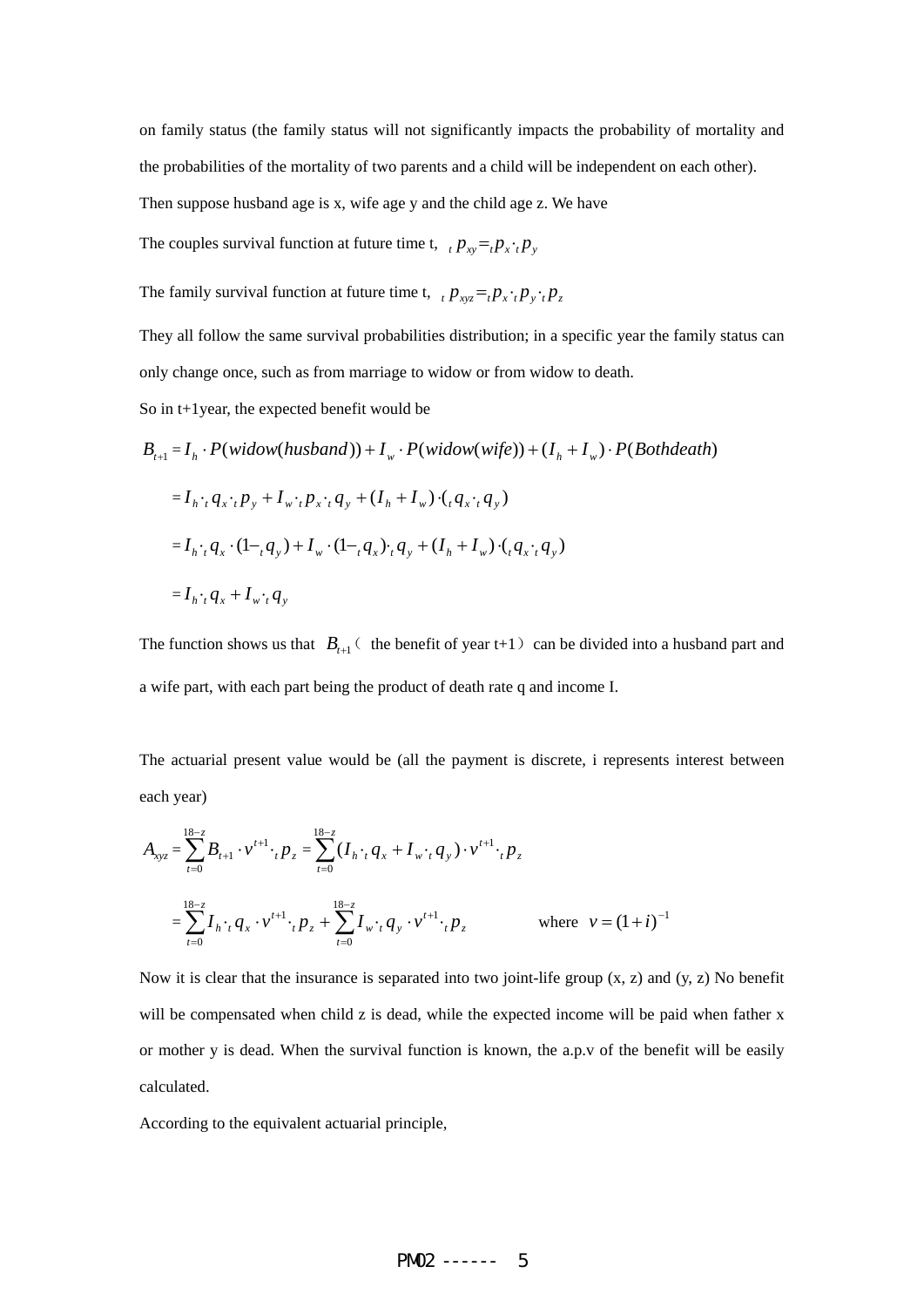$$
\text{Premium amount} = A_{xyz} / \ddot{a}_{xyz:z-18} = \left(\sum_{t=0}^{18-z} I_h \cdot q_x \cdot v^t \cdot {}_{t}p_z + \sum_{t=0}^{18-z} I_w \cdot q_y \cdot v^t \cdot {}_{t}p_z\right) / \sum_{t=0}^{18-z} v^t \cdot {}_{t}p_z \cdot {}_{t}p_y \cdot {}_{t}p_x
$$

And the proportion between the premium amount and the family income

$$
\alpha = (\frac{I_h}{I_h + I_w} \cdot \sum_{t=0}^{18-z} {}_{t}q_x \cdot v' \cdot {}_{t}p_z + \frac{I_w}{I_h + I_w} \cdot \sum_{t=0}^{18-z} {}_{t}q_y \cdot v' \cdot {}_{t}p_z) / \sum_{t=0}^{18-z} v' \cdot {}_{t}p_z \cdot {}_{t}p_y \cdot {}_{t}p_x
$$

If the ratio of husband income to wife income is fixed, the proportion will remain constant no matter how the actual family income changes.

All the formulas above are built not by actuarial dynamic but deterministic models, are classic discrete actuarial formulas and can be easily applied if provided enough conditions of mortality. The authors use the mortality life table in China (based on 2000 census population data) to build the insurance model in Excel 2003. Detail assumption and premium results are in Appendix B. To further demonstrate how the functions work, let's take  $x=30-60$ ,  $y=30$ ,  $z=0$ ,  $i=2.5\%$ ,  $I_h = I_w$  as an example.

The premium is shown in the Table 3.1

|     |        |     | $1000$ $3.1$ Termum as a ratio of meome (per year) |
|-----|--------|-----|----------------------------------------------------|
|     | Income |     | Income                                             |
| age | Ratio  | age | Ratio                                              |
| 30  | 1.56%  | 46  | 4.41%                                              |
| 31  | 1.63%  | 47  | 4.81%                                              |
| 32  | 1.72%  | 48  | 5.25%                                              |
| 33  | 1.81%  | 49  | 5.75%                                              |
| 34  | 1.91%  | 50  | 6.29%                                              |
| 35  | 2.03%  | 51  | 6.87%                                              |
| 36  | 2.14%  | 52  | 7.56%                                              |
| 37  | 2.28%  | 53  | 8.33%                                              |
| 38  | 2.43%  | 54  | 9.20%                                              |
| 39  | 2.60%  | 55  | 10.16%                                             |
| 40  | 2.78%  | 56  | 11.24%                                             |
| 41  | 2.97%  | 57  | 12.48%                                             |
| 42  | 3.20%  | 58  | 13.83%                                             |
| 43  | 3.45%  | 59  | 15.35%                                             |
| 44  | 3.74%  | 60  | 16.98%                                             |
| 45  | 4.06%  |     |                                                    |

Table 3.1 Premium as a ratio of income (per year)

If a 30-year-old wife and 30-year-old husband buy t

he insurance for their 0-year-old child, the premium just costs 0.65% of their income per year. If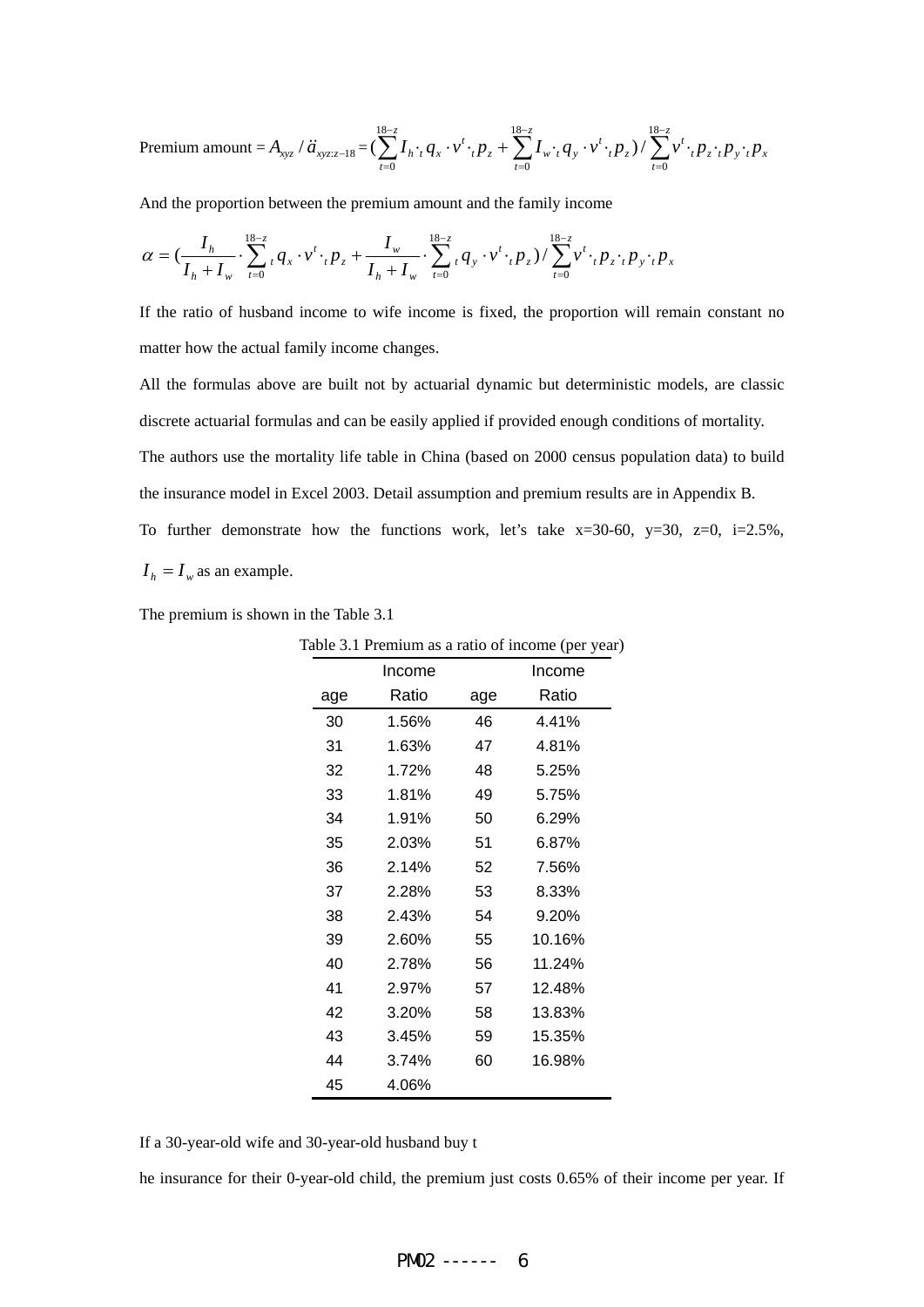the husband age increases, the cost will increase correspondingly, because of the increasing probability of mortality. Therefore the premium seems more attractive to the younger couples to protect their children.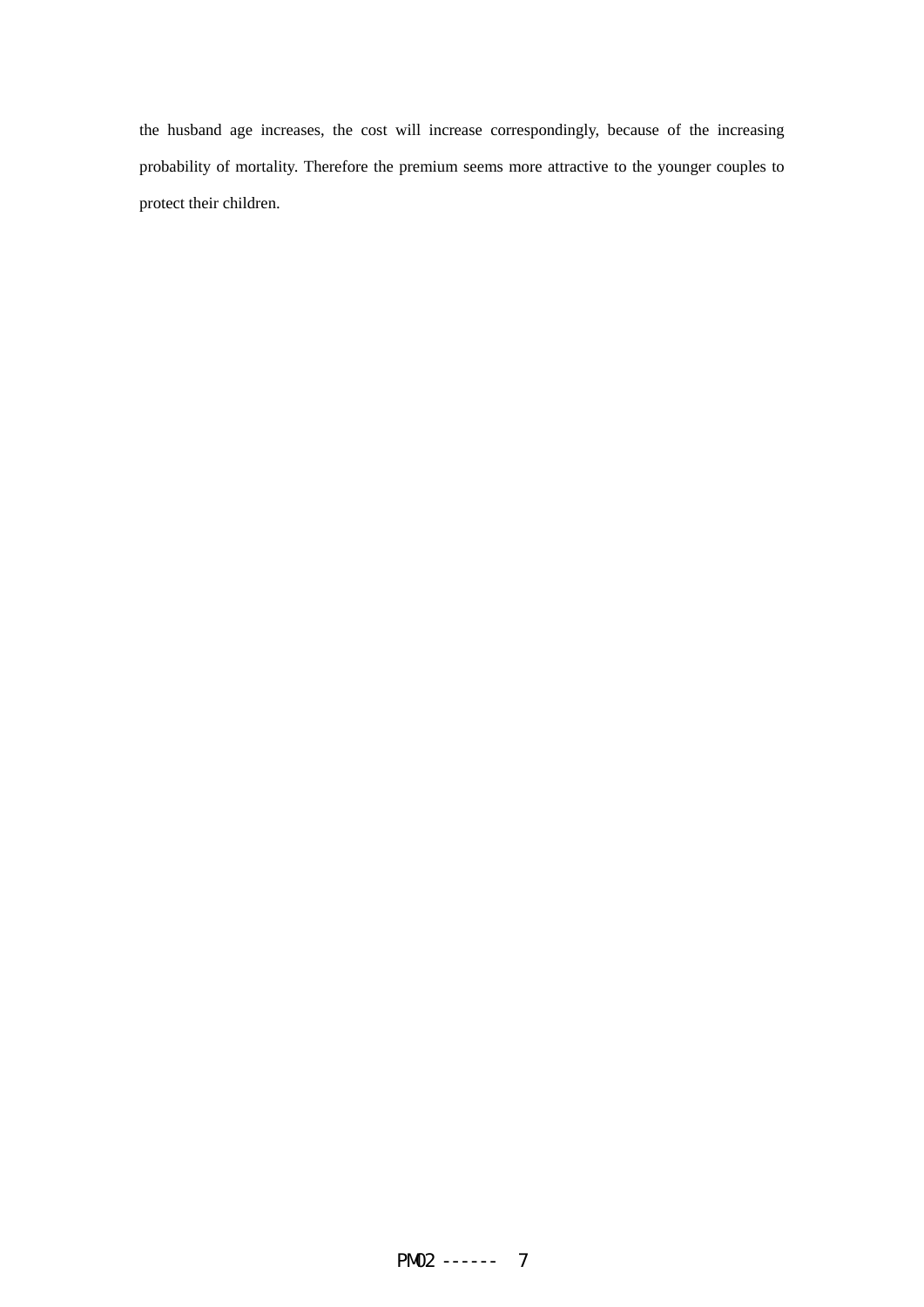### **4 The model with dependent mortality assumption**

#### **4.1 Basic marriage effect estimate model and method**

Many researches indicate that the model with independent mortality assumption is not reliable because in general the family status will affect the family members' mortality.

After analyzing the causes of the main dependency, the authors find it necessary to take marriage, one most significant factor, into account in order to price the insurance product more accurately in the current deterministic model. Comparing to several cases, the marriage period may be a good indicator to reflect the effect of marriage. The authors choose the marriage time (M) to calculate the effect when the family status is married. When family status is widowed or both-dead,  $M=0$ and no marriage effect exists.

 $M_{ix}$  is total marriage year at i-th sample point in age x,

Then assume  ${}_{t} p_{x}^{*} = {}_{t} p_{x} \cdot e^{-\lambda M_{ix}}$  using a common exponential survival function of  $M_{ix}$  to form an "independent" survival estimation.

We use the common and simple exponential function rather than some functions like copula and joint function between husband and wife because it would more easily indicate the relationship between marriage group and common group and more properly adjust the mortality rate in applications of the insurance model.

In order to estimate the unknown parameter  $\lambda$  , we structure the likelihood function

$$
L = \prod_{t} \prod_{i} \left( \frac{S(x+t)^{*}}{S(x)^{*}} \right)^{l_{i_{k+t}}} \cdot \left(1 - \left( \frac{S(x+t)^{*}}{S(x)^{*}} \right) \right)^{d_{i_{k+t}}}
$$

Where  $l_{i x+t}$  is the survive people aged x+t and its total marriage year is  $M_{i x}$ 

 $d_{i x+t}$  is the people who dies between (x,x+t) and its total marriage year is  $M_{i x}$ 

$$
\ln(L) = \sum_{t} \sum_{i} l_{ix+t} \cdot \ln(l_{t} p_{x} \cdot e^{-\lambda M_{ix+t}}) + \sum_{t} \sum_{i} d_{ix+t} \cdot \ln(l_{t} p_{x} \cdot e^{-\lambda M_{ix+t}})
$$

According to the chain rules,

$$
\frac{\partial \ln(L)}{\partial \lambda} = \sum_{t} \sum_{i} l_{ix+t} \cdot (-M_{ix+t}) + \sum_{t} \sum_{i} \frac{d_{ix+t} \cdot p_{x} \cdot e^{-\lambda M_{ix+t}} \cdot M_{ix+t}}{1 - p_{x} \cdot e^{-\lambda M_{ix+t}}} = 0
$$

According to observed  $l_{i+1}$ ,  $M_{i+1}$ ,  $d_{i+1}$ , the population survival function  $p_x$ , the parameter  $\lambda$  can be calculated in the computer programs.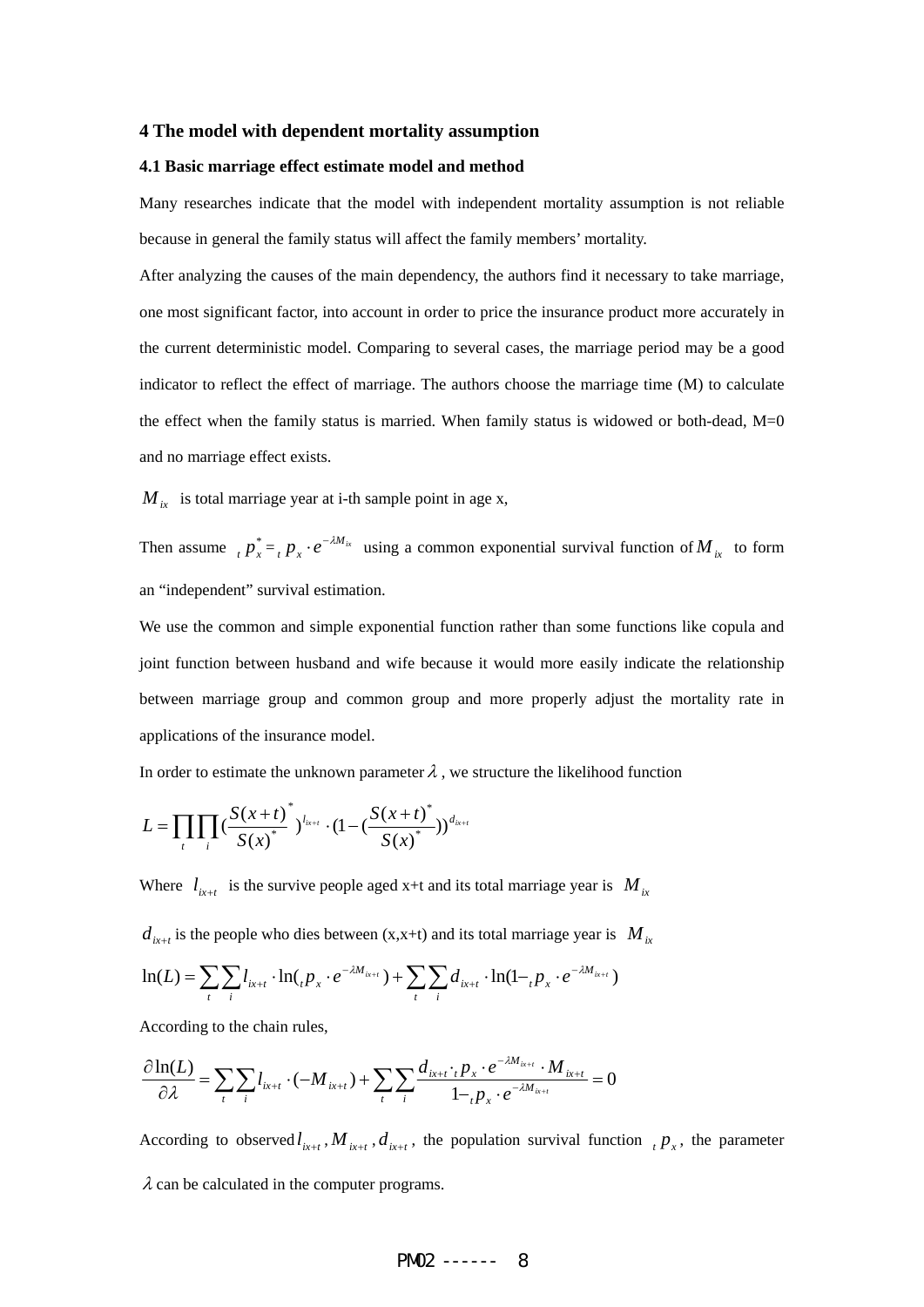#### **4.2 Parameter estimate in actual data**

Then we use the mean sample data of the population census in 1999-2000 as the average proportion to estimate the death of the people in marriage group and test whether the value of the parameter is appropriate: we set the hypothesis stating there is no difference between the marriage group and common group, using the population assumption that the population expectation death is a good survival function to fit the marriage group.

Choose 25-64 as the common range of age at which the couple would raise a child.

Set  $H(0): S(x) = S(x)^{\tau}$  where  $S(x)^{\tau}$  is the survival number if the marriage group to use the common mortality.

Calculate the  $\chi^2 = \sum (E_i - d_i)^2 / E_i \sim \chi^2 (k-1)$  when the survival data is given without estimation. *k* is the number of the age interval so  $k = 40$  and free degree is 39.  $E_i$  is the death number at age *j* estimated by total population death rate and  $d_i$  is the actual death number at age *j* .

After calculation,  $\chi^2 > 63.69 = \chi^2_{0.01}(39)$ , the probability is less than 0.01. Therefore *H*(0) is rejected. The survival data from population is not proper to fit the marriage group.

Then we have to estimate  $\lambda$  which will help us to find the marriage effect. From the first hypothesis test, we know the  $\lambda$  is not zero because the survival function of the common group and that of marriage group are different.

For the male group, the maximum likelihood estimation (MLE)  $\hat{\lambda}_m = -0.000095622$ We substitute it into the function and test its accuracy.

Set  $H(0)$ :  $S(x) = S(x)^* = S(x)^t \cdot e^{-\lambda M_x}$  where  $S(x)^*$  is including the marriage effect. So  $\chi^2 = \sum (E_i - d_i)^2 / E_i \sim \chi^2 (k - r - 1)$   $r =1$  which is the number of estimated parameters.

 $\chi^2$ =32.47<50.65= $\chi^2_{0.1}$ (38) It cannot reject *H*(0) at the 10% significance so we regard the new survival function with parameter  $\lambda$  as a good estimation for the marriage group.

Also for the female we have  $\hat{\lambda}_m = -0.000067193$  and  $\chi^2 = 20.65 < 50.65 = \chi^2_{0.1}(38)$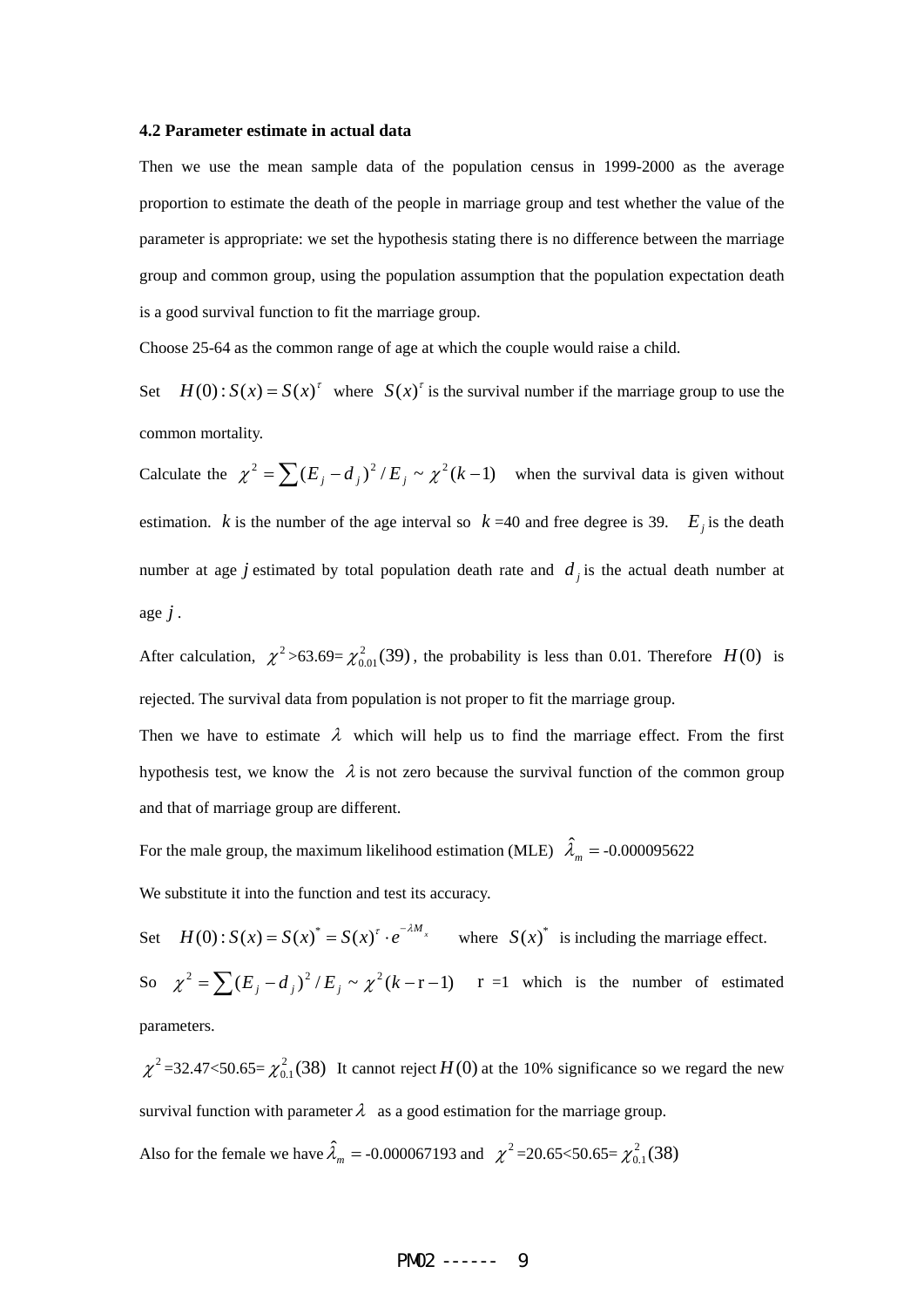Two negative parameters that let  $S(x)^* > S(x)^t$  tell us marriage will decline the mortality of the people.

All the calculation processes and data are put into the Appendix C.

### **4.3 The modified insurance model and result analysis**

Then we go back to our insurance product model.

We use the calculation results to form a new life table. It can be separated into two parts. If the previous year the family is in the complete status, the survival and corresponding mortality rate should be adjusted with the  $\lambda$  and  $M$ . If the family status in previous year changed to widow, the marriage effect will be eliminated and the mortality will follow the population assumption.

So the formula for the insurance product is revised below:

The husband and wife survival functions are  $_{t} p_{x}^{*} = {}_{t} p_{x} \cdot e^{-\lambda_{m} M}$ ,  $_{t} p_{y}^{*} = {}_{t} p_{y} \cdot e^{-\lambda_{f} M}$  in marriage status; in widowed status, the functions remain the same.

The couples survival function at future time t,  ${}_{t} p_{xy} = {}_{t} p_{x} \cdot {}_{t} p_{y} \cdot e^{-(\lambda_m + \lambda_f)M}$ 

The family survival function at future time t,  ${}_{t} p_{xyz} = {}_{t} p_x \cdot {}_{t} p_y \cdot {}_{t} p_z \cdot e^{-(\lambda_m + \lambda_f)M}$ 

Then at year t+1, the expected benefit would be

$$
B_{t+1} = I_h \cdot P(widow(husband)) + I_w \cdot P(widow(wife)) + (I_h + I_w) \cdot P(Bothdeath)
$$

$$
=I_{h} \cdot \sum_{u=1}^{t} {}_{u} p_{xy} \cdot q_{x+u}^{*} \cdot {}_{t-u} p_{y+u} + I_{w} \cdot \sum_{u=0}^{t} {}_{u} p_{xy} \cdot q_{y+u}^{*} \cdot {}_{t-u} p_{x+u}
$$
  
+ $(I_{h} + I_{w}) \cdot (\sum_{u=0}^{t} {}_{u} p_{xy} \cdot q_{y+u}^{*} \cdot q_{x+u}^{*} + \sum_{u=0}^{t} {}_{u} p_{xy} \cdot q_{x+u}^{*} \cdot \sum_{w=0}^{t-u} {}_{w} p_{y+u} \cdot q_{y+w+u} + \sum_{u=0}^{t} {}_{u} p_{xy} \cdot q_{y+u}^{*} \cdot \sum_{w=0}^{t-u} {}_{w} p_{x+u} \cdot q_{x+w+u})$ 

*u* is the marriage status transition time.

The dependent model is complicated but easy to be set up on the computer (detailed in Appendix C). The marriage period is a selected period, and widow will ultimately use the total population life table (ultimate life table).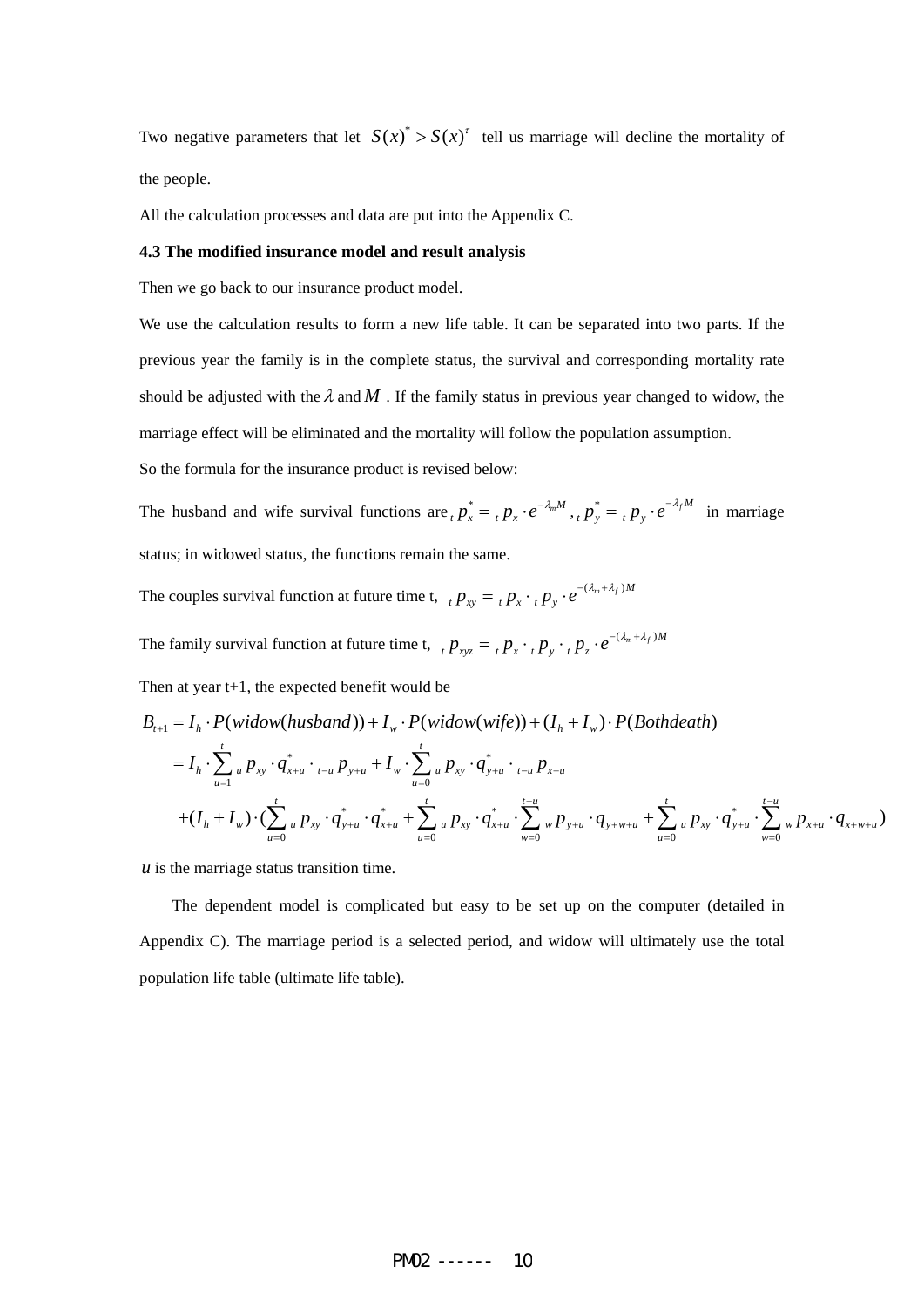

The other formulas remain the same except for different  $B_{t+1}$  and  $t P_{xyz}$ .

Then we substitute the estimation of  $\lambda$  above into the model and get the premium result under the dependent condition. (x=30-60, y=30, z=0, i=2.5%,  $I_h = I_w$ )

| age | Dependent | Independent | Discount |
|-----|-----------|-------------|----------|
| 30  | 1.34%     | 1.56%       | 14.49%   |
| 31  | 1.41%     | 1.63%       | 13.88%   |
| 32  | 1.49%     | 1.72%       | 13.22%   |
| 33  | 1.58%     | 1.81%       | 12.57%   |
| 34  | 1.69%     | 1.91%       | 11.89%   |
| 35  | 1.80%     | 2.03%       | 11.24%   |
| 36  | 1.92%     | 2.14%       | 10.64%   |
| 37  | 2.06%     | 2.28%       | 10.00%   |
| 38  | 2.20%     | 2.43%       | 9.41%    |
| 39  | 2.37%     | 2.60%       | 8.82%    |
| 40  | 2.55%     | 2.78%       | 8.26%    |
| 41  | 2.74%     | 2.97%       | 7.75%    |
| 42  | 2.97%     | 3.20%       | 7.21%    |
| 43  | 3.22%     | 3.45%       | 6.71%    |
| 44  | 3.51%     | 3.74%       | 6.21%    |
| 45  | 3.83%     | 4.06%       | 5.73%    |

Table 4.1 The comparison of the dependent and independent conditions (% of income)

It is clear that the values of premium get lower (generally 25% lower) because marriage improves the survival probability when  $\lambda$  <0. The lower premium after modification becomes more reliable and satisfying to parents who want to protect their child.

## **5. Conclusion**

The article designs a specific insurance product related to the family status to protect the children who lose their parent(s) and this type of insurance product can not yet be found in China and may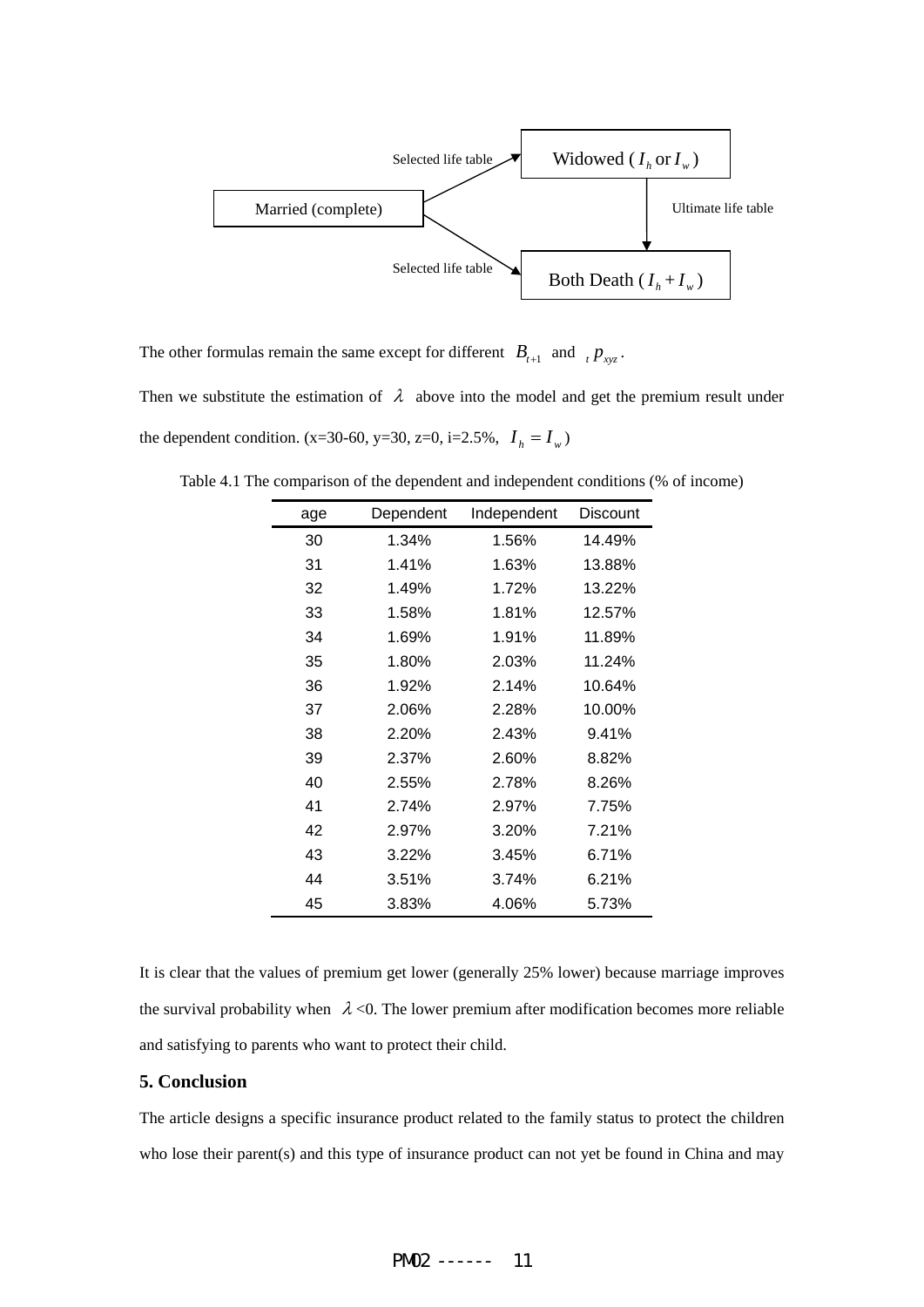be peculiar in the world. Using the actuarial basic concepts and independent assumptions, we build the actuarial model for this insurance and calculate its premium. After referring to some references we take marriage's impacts on mortality into consideration and restructure a dependent mode with the population sample data in 2000, from which the values of the premium are lower than those from the independent model. Pay attention that the actuarial model we build ignores the widow and divorce group's impact on mortality, which requires further study.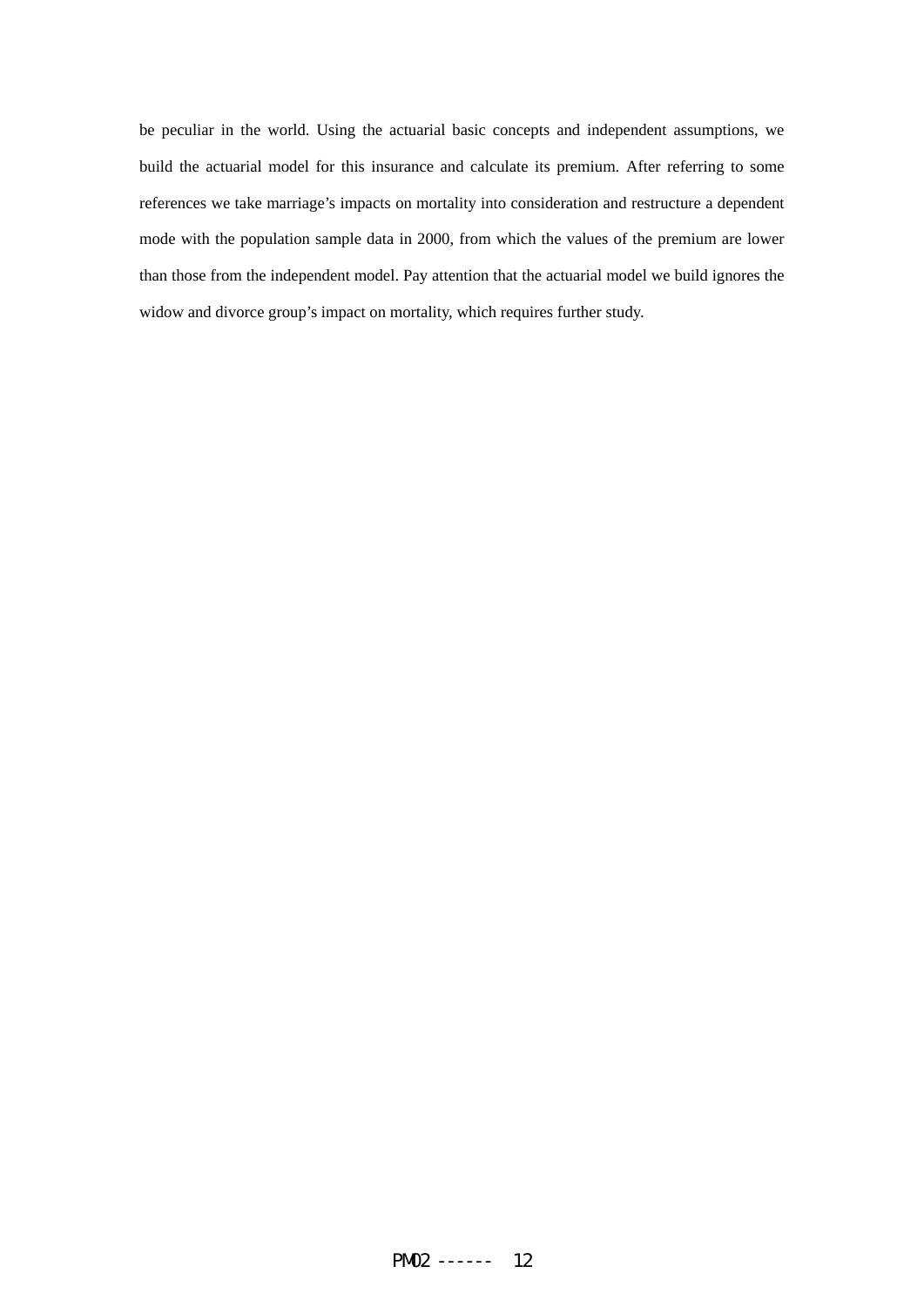### **Reference**

Anderson, J.E., Louis, T.A., Holm, N.V. and Harvald B. (1992) Time Dependent Association Measures for Bivariate Survival Functions, Journal of the American Statistical Association, Vol. 87, 419.

Bowers, N., Gerber, H., Hickman, J., Jones, D. and Nesbitt, C. (1997) Actuarial Mathematics, Schaumburg, Ill.: Society of Actuaries.

Dena H. Jaffe and ORLY MANOR, etc. (2007) The Protective Effect of Marriage on Mortality in a Dynamic Society, Ann Epidemiol 2007;17:540–547.

Frees, E., Carriere, J. and Valdez, E. (1996) Annuity Valuation with Dependent Mortality, Journal of Risk and Insurance, Vol. 63, 229.

Thomas J Espenshade and Rachel Eisenberg (1982) Life Course Analysis and Multistate Demography An Application to Marriage, Divorce, and Remarriage; Journal of Marriage and Family, Vol. 44, No. 4, 1986

C T Schrijvers, K Stronks, H D van de Mheen and J P Mackenbach (1999) Explaining educational differences in mortality: the role of behavioral and material factors, American Journal of Public Health, Vol. 89, Issue 4 535-540

Song Jian and Huang Fei (2009) Study on marriage and family in demography: Contents and methodology, XiBei Population, 2009, Vol. 30, No.5

Willekens, F. J., Shah, I., Shah, J. M. and Ramachandran, P. (1982) Multi-state analysis of marital status life tables: theory and application. Population Studies 36(March): 129-144.

Zeng yi (1987) Increment-Decrement life table structure and application on female marriage study in China Population studies (China) 1987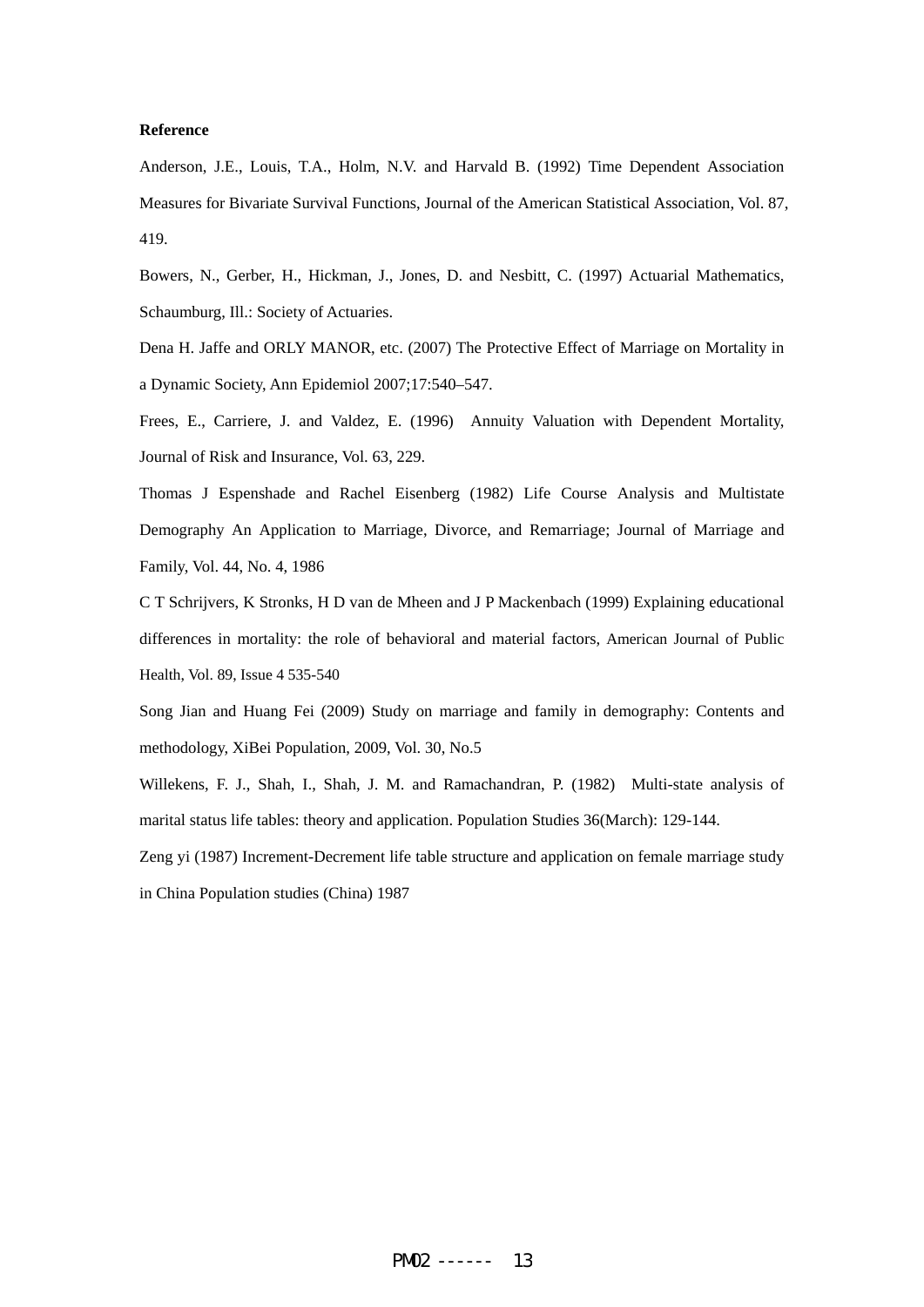Appendix A

Some Basic actuarial formulas:

*T* is the death age of the individual, and *x* is current age of the individual.

When the individual follow the survival function, then we get the basic actuarial function

The survival probability at age  $x+1$  when survive at age x, the survive number is  $l_x$ 

$$
{}_{t} p_{x} = P(T > x + t | T > x) = S(x + t) / S(x) = \frac{l_{x+t}}{l_{x}}
$$

The death number is  $d_x$ , the death probability from age x to age x+t,  $d_x = 1 - \frac{d_x}{d_x}$ 

So for two independent lives, the combined survive function would be

Both survive probability is  $_{t}\bar{p}_{xy} =_{t} p_{x} \cdot_{t} p_{y}$ 

At least one survive probability is  $_p p_{xy} = 1 - q_x \cdot q_y$ ;

Then we have the following notation to represent if 1 per annum is certain to gain at each beginning of year in a period t.

In the discrete time as the actual world, the annuity will represent the formulas: Set  $v = 1/(1 + i)$ 

Then 
$$
\ddot{a} = \sum_{n=0}^{t-1} v^n = (1 - v^n) / (iv)
$$
,  $A_x = \sum_{n=0}^{t-1} v^n \cdot {}_n p_x \cdot q_{x+n}$ ,  $\ddot{a}_x = \sum_{n=0}^{t-1} v^n \cdot {}_n p_x$ 

Combined the survival probability notation above, we build the initial joint family survive model. Set the age of father and mother is at x and y, and then

In the discrete future years t, the family survive probability is  $\bar{p}_x$ ;

The widowed probability is  $p_{xy} - p_{xy}$ , while the both death probability is  $q_x \cdot q_y$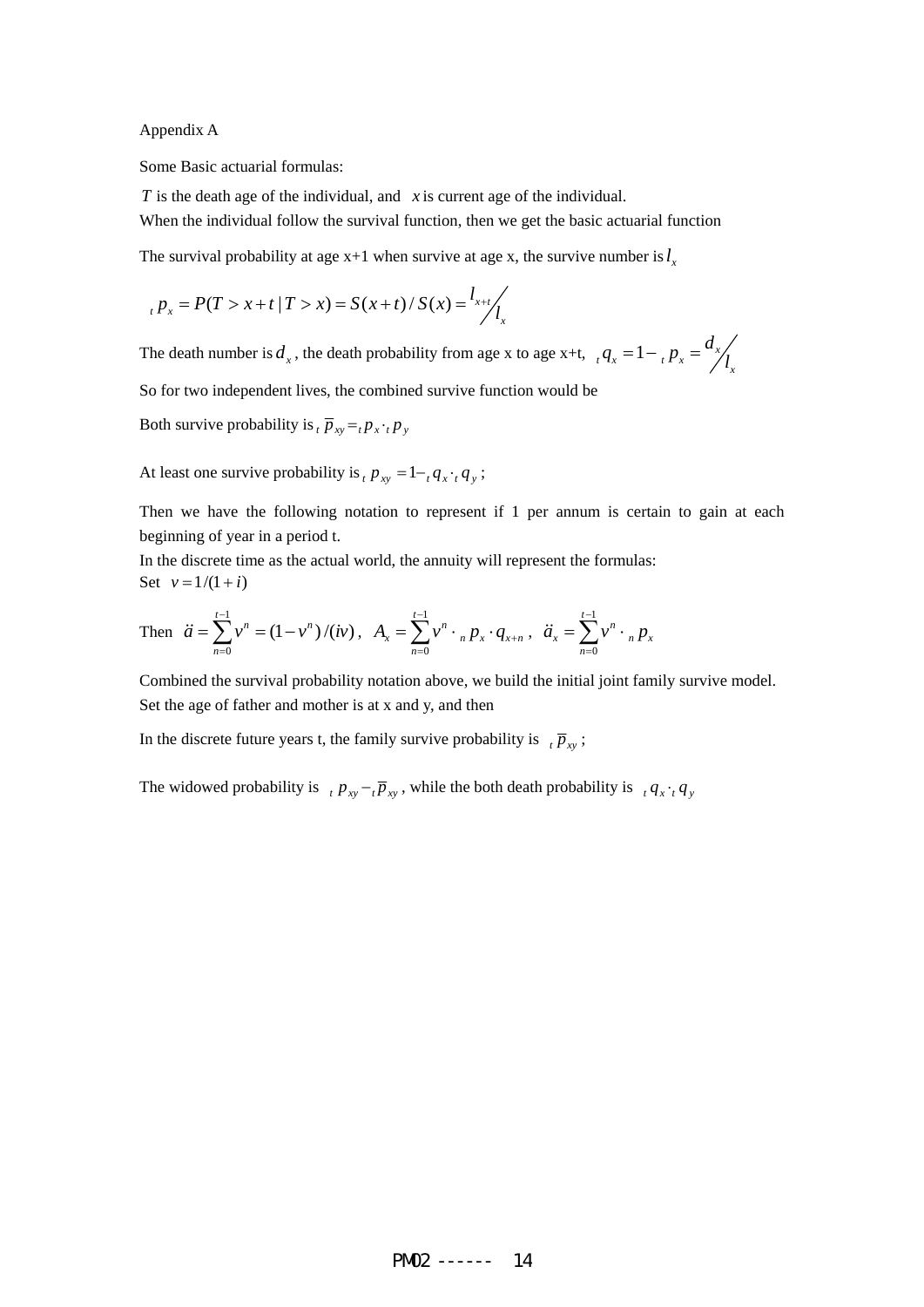## Appendix B

Assumption is based on the mortality table with current life table 1999-2000

Interest is 2.5%, fixed in following years; Income is fixed when issue.( Variable interest and income is not the main point in the article) Equal income between husband and wife

The premium rate as a proportion of Income (30-45)

| Husband |
|---------|
|         |

| age | 30    | 31    | 32    | 33    | 34    | 35    | 36    | 37    | 38    | 39    | 40    | 41    | 42    | 43    | 44    | 45    |
|-----|-------|-------|-------|-------|-------|-------|-------|-------|-------|-------|-------|-------|-------|-------|-------|-------|
| 30  | .56%  | 1.63% | 1.72% | 1.81% | 1.91% | 2.03% | 2.14% | 2.28% | 2.43% | 2.60% | 2.78% | 2.97% | 3.20% | 3.45% | 3.74% | 4.06% |
| 31  | 1.58% | 1.65% | 1.74% | 1.83% | 1.93% | 2.04% | 2.16% | 2.30% | 2.45% | 2.62% | 2.80% | 2.99% | 3.22% | 3.47% | 3.76% | 4.08% |
| 32  | .61%  | 1.68% | 1.76% | 1.85% | 1.96% | 2.07% | 2.19% | 2.33% | 2.48% | 2.64% | 2.83% | 3.02% | 3.24% | 3.49% | 3.78% | 4.11% |
| 33  | 1.63% | 1.70% | 1.78% | 1.87% | 1.98% | 2.09% | 2.21% | 2.35% | 2.50% | 2.67% | 2.85% | 3.04% | 3.27% | 3.52% | 3.81% | 4.14% |
| 34  | .66%  | 1.73% | 1.82% | 1.91% | 2.01% | 2.13% | 2.24% | 2.39% | 2.53% | 2.70% | 2.89% | 3.08% | 3.30% | 3.55% | 3.84% | 4.17% |
| 35  | 1.70% | 1.77% | 1.85% | 1.94% | 2.05% | 2.16% | 2.28% | 2.42% | 2.57% | 2.74% | 2.92% | 3.11% | 3.34% | 3.59% | 3.88% | 4.21% |
| 36  | 1.73% | 1.80% | 1.89% | 1.98% | 2.08% | 2.20% | 2.32% | 2.46% | 2.61% | 2.77% | 2.96% | 3.15% | 3.38% | 3.63% | 3.92% | 4.25% |
| 37  | 1.78% | 1.85% | 1.93% | 2.02% | 2.13% | 2.24% | 2.36% | 2.50% | 2.65% | 2.82% | 3.01% | 3.20% | 3.43% | 3.68% | 3.97% | 4.30% |
| 38  | 1.83% | 1.90% | 1.98% | 2.07% | 2.18% | 2.29% | 2.42% | 2.56% | 2.71% | 2.87% | 3.06% | 3.25% | 3.48% | 3.73% | 4.02% | 4.35% |
| 39  | .89%  | 1.96% | 2.04% | 2.13% | 2.24% | 2.35% | 2.47% | 2.61% | 2.77% | 2.93% | 3.12% | 3.31% | 3.54% | 3.79% | 4.09% | 4.41% |
| 40  | 1.95% | 2.02% | 2.10% | 2.19% | 2.30% | 2.41% | 2.54% | 2.68% | 2.83% | 3.00% | 3.18% | 3.37% | 3.60% | 3.86% | 4.15% | 4.48% |
| 41  | 2.01% | 2.08% | 2.17% | 2.26% | 2.37% | 2.48% | 2.60% | 2.74% | 2.90% | 3.06% | 3.25% | 3.44% | 3.67% | 3.93% | 4.22% | 4.55% |
| 42  | 2.09% | 2.16% | 2.25% | 2.34% | 2.45% | 2.56% | 2.68% | 2.82% | 2.98% | 3.14% | 3.33% | 3.53% | 3.76% | 4.01% | 4.31% | 4.64% |
| 43  | 2.18% | 2.25% | 2.33% | 2.43% | 2.53% | 2.65% | 2.77% | 2.91% | 3.06% | 3.23% | 3.42% | 3.62% | 3.85% | 4.10% | 4.40% | 4.73% |
| 44  | 2.27% | 2.35% | 2.43% | 2.52% | 2.63% | 2.75% | 2.87% | 3.01% | 3.17% | 3.34% | 3.52% | 3.72% | 3.95% | 4.21% | 4.50% | 4.84% |
| 45  | 2.38% | 2.46% | 2.54% | 2.63% | 2.74% | 2.86% | 2.98% | 3.13% | 3.28% | 3.45% | 3.64% | 3.83% | 4.07% | 4.32% | 4.62% | 4.96% |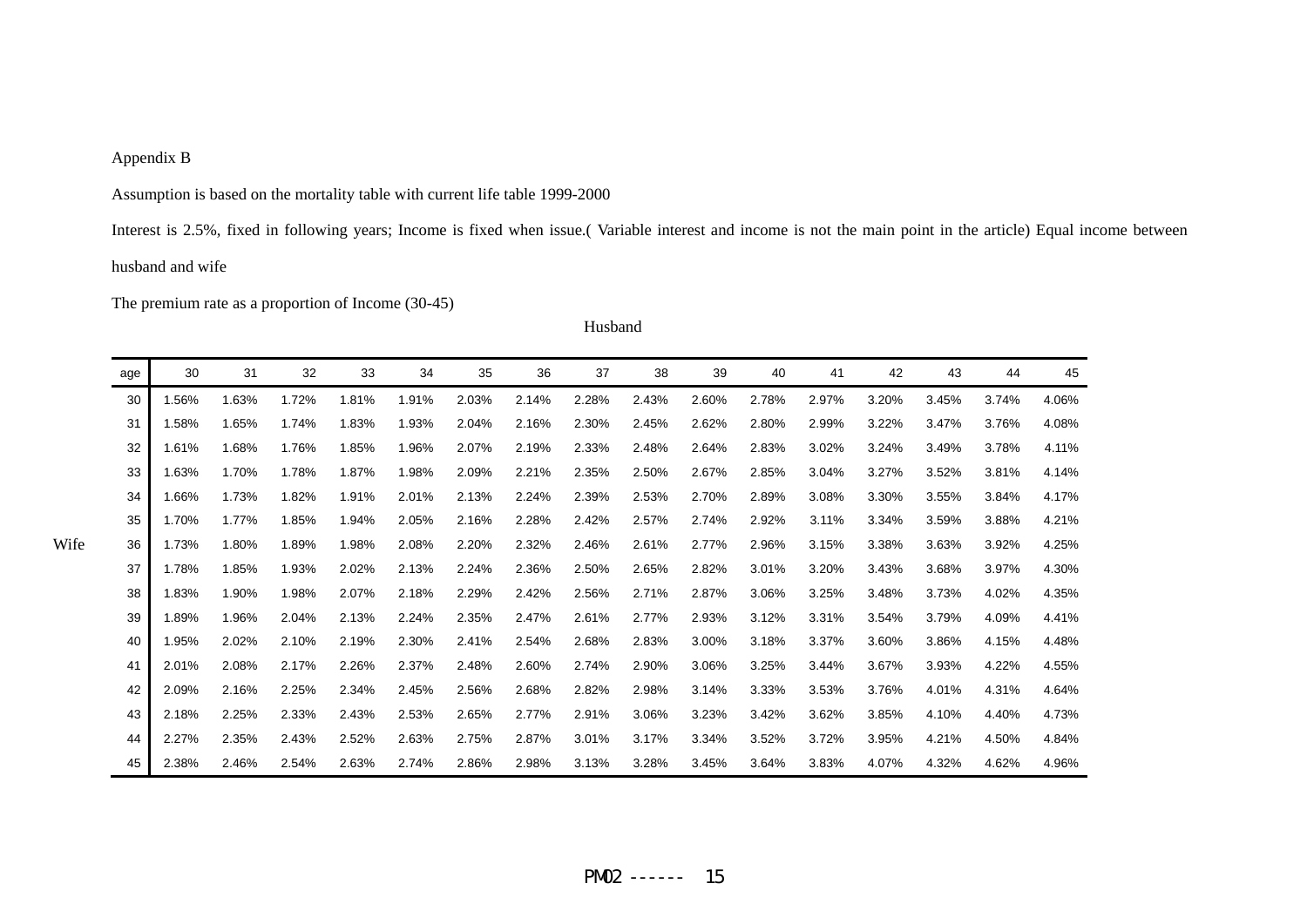## Appendix C

The data is from 2000 population census (0.95% sample) data the population is estimated by the mortality used in the total population without considering it is marriage. The estimated ones are from the model listed in the article. The data is also combined with the total population result.

|     | Male       | Actual     | Male       | Female     | Actual     | Female     |
|-----|------------|------------|------------|------------|------------|------------|
| Age | Death(Est) | Death(act) | Population | Death(Est) | Death(act) | Population |
| 25  | 7,402      | 7,478      | 8,467      | 5,779      | 5,836      | 7,215      |
| 26  | 8,632      | 8,723      | 10,425     | 5,864      | 5,808      | 7,974      |
| 27  | 10,031     | 10,087     | 12,732     | 6,291      | 6,240      | 9,138      |
| 28  | 10,531     | 10,619     | 14,315     | 5,813      | 5,778      | 9,573      |
| 29  | 11,538     | 11,685     | 16,748     | 6,148      | 6,198      | 10,968     |
| 30  | 12,381     | 12,342     | 18,807     | 6,022      | 6,027      | 11,807     |
| 31  | 11,277     | 11,317     | 19,018     | 5,030      | 5,056      | 11,695     |
| 32  | 10,977     | 10,989     | 19,415     | 4,560      | 4,563      | 11,716     |
| 33  | 9,227      | 9,304      | 18,375     | 3,258      | 3,282      | 10,769     |
| 34  | 10,663     | 10,770     | 21,501     | 3,590      | 3,619      | 12,359     |
| 35  | 11,578     | 11,585     | 23,321     | 3,879      | 3,876      | 13,239     |
| 36  | 11,296     | 11,366     | 24,884     | 2,687      | 2,712      | 13,418     |
| 37  | 11,958     | 12,070     | 25,924     | 2,903      | 2,895      | 13,669     |
| 38  | 8,104      | 8,103      | 17,989     | 1,777      | 1,779      | 9,451      |
| 39  | 7,031      | 6,998      | 15,442     | 2,020      | 2,015      | 8,527      |
| 40  | 9,356      | 9,265      | 18,890     | 2,725      | 2,745      | 9,898      |
| 41  | 9,443      | 9,423      | 20,498     | 2,328      | 2,344      | 10,511     |
| 42  | 13,319     | 13,402     | 27,047     | 3,819      | 3,786      | 14,100     |
| 43  | 12,926     | 12,837     | 27,482     | 4,012      | 3,973      | 14,997     |
| 44  | 14,181     | 14,046     | 29,132     | 4,789      | 4,816      | 16,169     |
| 45  | 17,461     | 17,445     | 33,699     | 6,420      | 6,467      | 18,762     |
| 46  | 17,025     | 16,931     | 33,185     | 6,633      | 6,600      | 19,048     |
| 47  | 18,710     | 18,571     | 34,994     | 7,681      | 7,677      | 20,279     |
| 48  | 18,683     | 18,766     | 34,697     | 8,204      | 8,158      | 20,502     |
| 49  | 20,031     | 19,965     | 35,440     | 9,584      | 9,623      | 21,399     |
| 50  | 25,012     | 24,967     | 40,877     | 11,985     | 11,924     | 23,808     |
| 51  | 21,800     | 21,627     | 36,933     | 10,346     | 10,263     | 21,485     |
| 52  | 23,505     | 23,425     | 37,971     | 11,734     | 11,800     | 22,293     |
| 53  | 23,770     | 23,681     | 38,002     | 12,370     | 12,247     | 22,702     |
| 54  | 26,396     | 26,663     | 39,852     | 13,674     | 13,546     | 23,543     |
| 55  | 27,333     | 27,203     | 40,422     | 14,280     | 14,228     | 23,724     |
| 57  | 30,734     | 30,905     | 43,142     | 15,700     | 15,658     | 24,498     |
| 58  | 33,779     | 33,958     | 46,590     | 17,382     | 17,253     | 26,296     |
| 59  | 41,307     | 41,811     | 54,623     | 21,052     | 21,241     | 30,163     |
| 60  | 46,693     | 46,634     | 59,211     | 23,876     | 23,673     | 32,281     |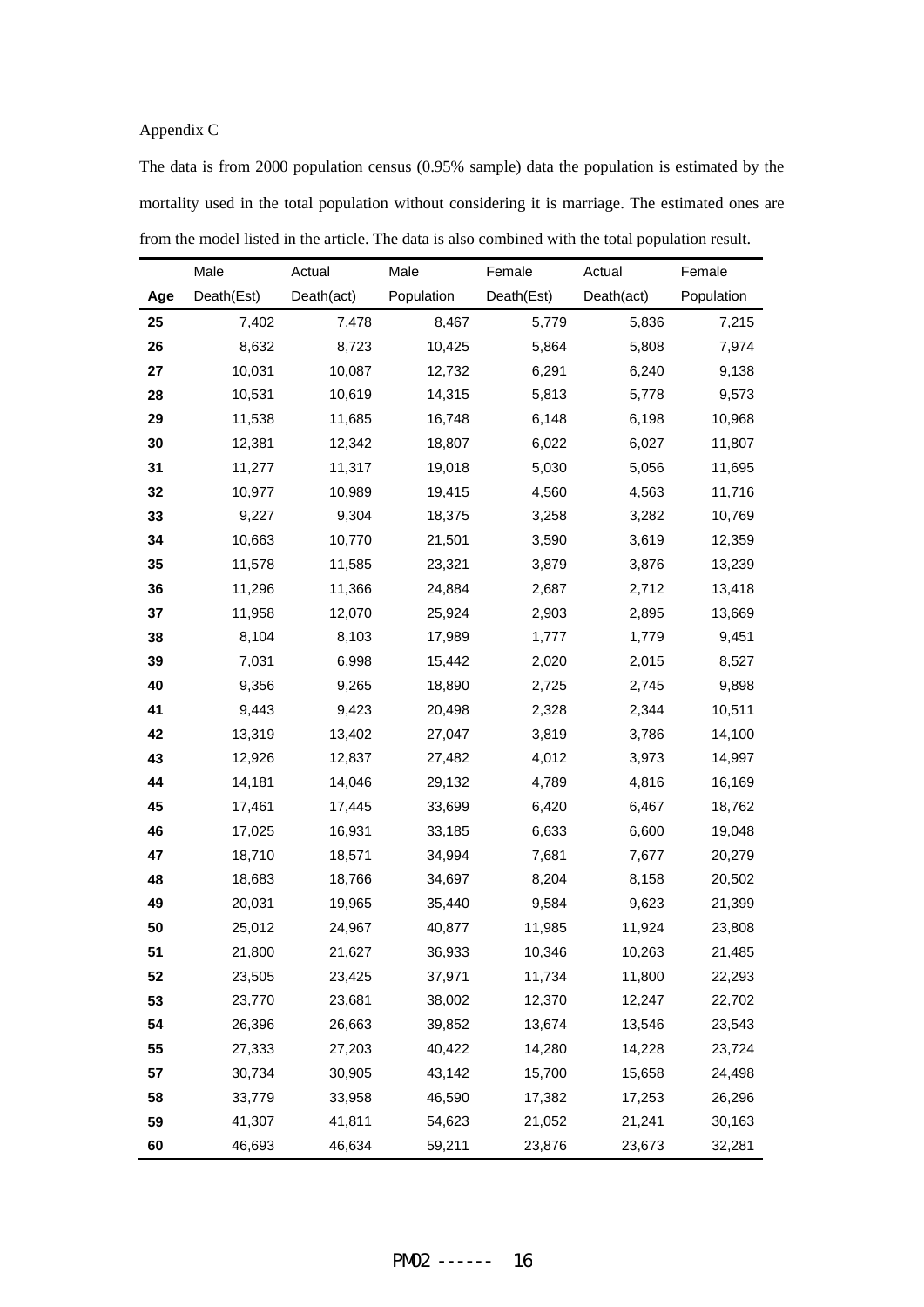## **Dependent Mortality Model Premium Result ( % of Income)**

Remain the same assumptions with the independent cases but includes the estimated marriage effect.

The premium rate as a proportion of Income (30-45), initial marriage year at age 28

| age | 30    | 31    | 32    | 33    | 34    | 35    | 36    | 37    | 38    | 39    | 40    | 41    | 42    | 43    | 44    | 45    |
|-----|-------|-------|-------|-------|-------|-------|-------|-------|-------|-------|-------|-------|-------|-------|-------|-------|
| 30  | 1.34% | 1.41% | 1.49% | 1.58% | 1.69% | 1.80% | 1.92% | 2.06% | 2.20% | 2.37% | 2.55% | 2.74% | 2.97% | 3.22% | 3.51% | 3.83% |
| 31  | .36%  | 1.43% | 1.51% | 1.60% | 1.70% | 1.82% | 1.94% | 2.07% | 2.22% | 2.39% | 2.57% | 2.76% | 2.99% | 3.24% | 3.53% | 3.85% |
| 32  | .38%  | 1.45% | 1.53% | 1.62% | 1.73% | 1.84% | 1.96% | 2.10% | 2.25% | 2.41% | 2.60% | 2.79% | 3.01% | 3.26% | 3.55% | 3.88% |
| 33  | 1.40% | 1.47% | 1.56% | 1.65% | 1.75% | 1.87% | 1.98% | 2.12% | 2.27% | 2.44% | 2.62% | 2.81% | 3.04% | 3.29% | 3.58% | 3.90% |
| 34  | 1.43% | 1.51% | 1.59% | 1.68% | 1.78% | 1.90% | 2.02% | 2.16% | 2.31% | 2.47% | 2.65% | 2.85% | 3.07% | 3.32% | 3.61% | 3.94% |
| 35  | .47%  | 1.54% | 1.62% | 1.71% | 1.82% | 1.93% | 2.05% | 2.19% | 2.34% | 2.51% | 2.69% | 2.88% | 3.11% | 3.36% | 3.65% | 3.97% |
| 36  | 1.51% | 1.58% | 1.66% | 1.75% | 1.86% | 1.97% | 2.09% | 2.23% | 2.38% | 2.54% | 2.73% | 2.92% | 3.15% | 3.40% | 3.69% | 4.01% |
| 37  | .55%  | 1.62% | 1.71% | 1.80% | 1.90% | 2.02% | 2.14% | 2.28% | 2.43% | 2.59% | 2.78% | 2.97% | 3.20% | 3.45% | 3.74% | 4.06% |
| 38  | 1.60% | 1.67% | 1.76% | 1.85% | 1.95% | 2.07% | 2.19% | 2.33% | 2.48% | 2.64% | 2.83% | 3.02% | 3.25% | 3.50% | 3.79% | 4.12% |
| 39  | 1.66% | 1.73% | 1.81% | 1.90% | 2.01% | 2.12% | 2.24% | 2.38% | 2.53% | 2.70% | 2.89% | 3.08% | 3.31% | 3.56% | 3.85% | 4.18% |
| 40  | 1.72% | 1.79% | 1.87% | 1.96% | 2.07% | 2.18% | 2.31% | 2.45% | 2.60% | 2.76% | 2.95% | 3.14% | 3.37% | 3.62% | 3.92% | 4.25% |
| 41  | 1.78% | 1.85% | 1.94% | 2.03% | 2.14% | 2.25% | 2.37% | 2.51% | 2.66% | 2.83% | 3.02% | 3.21% | 3.44% | 3.69% | 3.99% | 4.32% |
| 42  | .86%  | 1.93% | 2.02% | 2.11% | 2.22% | 2.33% | 2.45% | 2.59% | 2.74% | 2.91% | 3.10% | 3.29% | 3.52% | 3.78% | 4.07% | 4.40% |
| 43  | 1.95% | 2.02% | 2.10% | 2.20% | 2.30% | 2.42% | 2.54% | 2.68% | 2.83% | 3.00% | 3.19% | 3.38% | 3.61% | 3.87% | 4.16% | 4.50% |
| 44  | 2.04% | 2.12% | 2.20% | 2.29% | 2.40% | 2.52% | 2.64% | 2.78% | 2.93% | 3.10% | 3.29% | 3.49% | 3.72% | 3.97% | 4.27% | 4.60% |
| 45  | 2.15% | 2.23% | 2.31% | 2.40% | 2.51% | 2.63% | 2.75% | 2.89% | 3.05% | 3.22% | 3.41% | 3.60% | 3.83% | 4.09% | 4.39% | 4.72% |

#### Husband